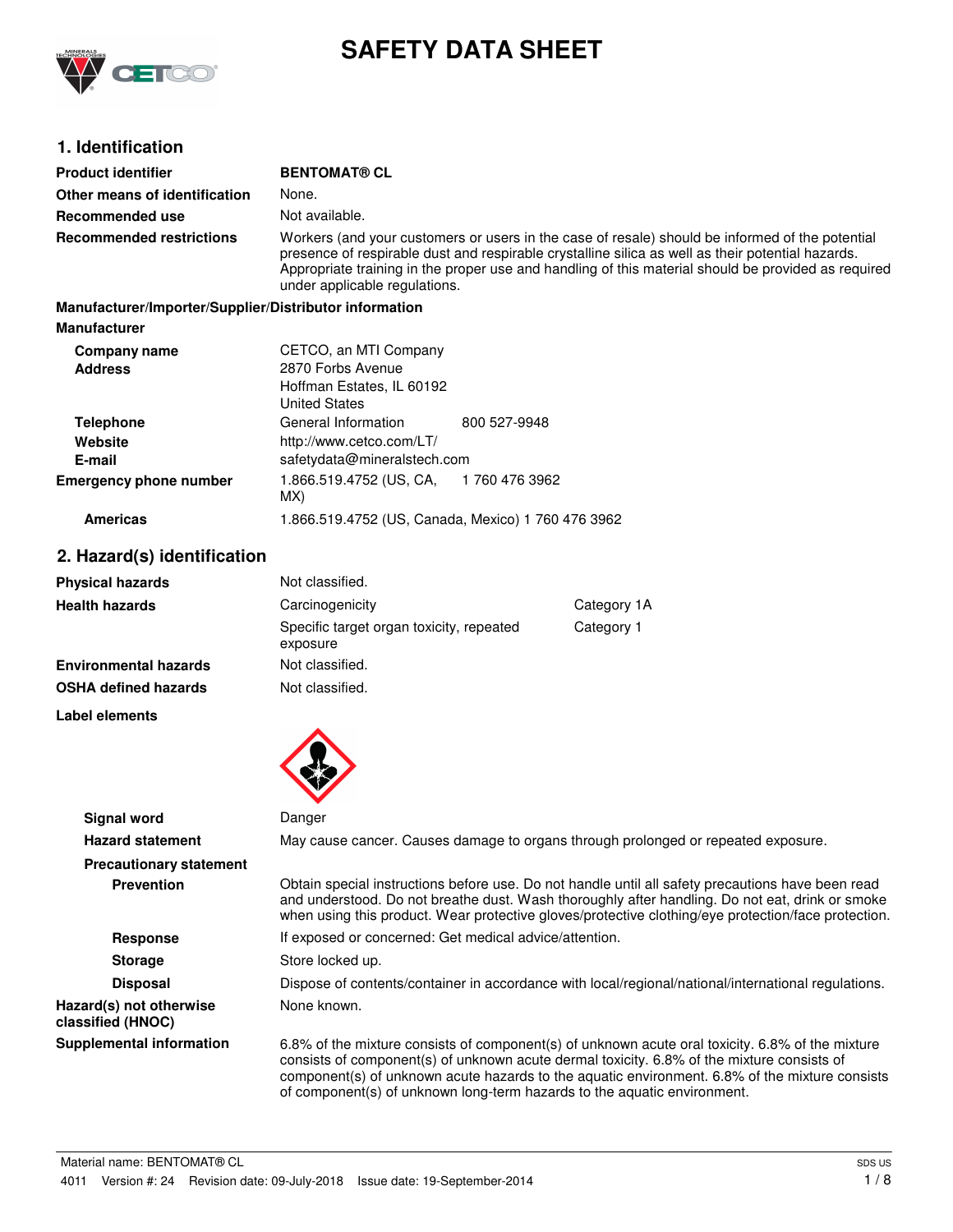# **3. Composition/information on ingredients**

**Mixtures**

| <b>Chemical name</b>                                                         | Common name and synonyms                                                                                                                                                                                                                                                                                                                                                                                                                                                                                                                                                                                    | <b>CAS number</b> | %          |
|------------------------------------------------------------------------------|-------------------------------------------------------------------------------------------------------------------------------------------------------------------------------------------------------------------------------------------------------------------------------------------------------------------------------------------------------------------------------------------------------------------------------------------------------------------------------------------------------------------------------------------------------------------------------------------------------------|-------------------|------------|
| QUARTZ (SIO2)                                                                |                                                                                                                                                                                                                                                                                                                                                                                                                                                                                                                                                                                                             | 14808-60-7        | $5 - 10$   |
| <b>CRISTOBALITE</b>                                                          |                                                                                                                                                                                                                                                                                                                                                                                                                                                                                                                                                                                                             | 14464-46-1        | $1 - < 3$  |
| Other components below reportable levels                                     |                                                                                                                                                                                                                                                                                                                                                                                                                                                                                                                                                                                                             |                   | $90 - 100$ |
|                                                                              | *Designates that a specific chemical identity and/or percentage of composition has been withheld as a trade secret.                                                                                                                                                                                                                                                                                                                                                                                                                                                                                         |                   |            |
| <b>Composition comments</b>                                                  | Occupational Exposure Limits for constituents are listed in Section 8. This product contains<br>naturally occurring crystalline silica (not listed in Annex I of Directive 67/548/EEC) in quantities less<br>than $6\%$ .                                                                                                                                                                                                                                                                                                                                                                                   |                   |            |
| 4. First-aid measures                                                        |                                                                                                                                                                                                                                                                                                                                                                                                                                                                                                                                                                                                             |                   |            |
| <b>Inhalation</b>                                                            | If symptoms are experienced, remove source of contamination or move victim to fresh air. Call a<br>physician if symptoms develop or persist.                                                                                                                                                                                                                                                                                                                                                                                                                                                                |                   |            |
| <b>Skin contact</b>                                                          | Wash off with soap and water. Get medical attention if irritation develops and persists.                                                                                                                                                                                                                                                                                                                                                                                                                                                                                                                    |                   |            |
| Eye contact                                                                  | Flush eyes immediately with large amounts of water.                                                                                                                                                                                                                                                                                                                                                                                                                                                                                                                                                         |                   |            |
| Ingestion                                                                    | Rinse mouth. Get medical attention if symptoms occur.                                                                                                                                                                                                                                                                                                                                                                                                                                                                                                                                                       |                   |            |
| <b>Most important</b><br>symptoms/effects, acute and<br>delayed              | Prolonged exposure may cause chronic effects.                                                                                                                                                                                                                                                                                                                                                                                                                                                                                                                                                               |                   |            |
| Indication of immediate<br>medical attention and special<br>treatment needed | Provide general supportive measures and treat symptomatically. Keep victim under observation.<br>Symptoms may be delayed.                                                                                                                                                                                                                                                                                                                                                                                                                                                                                   |                   |            |
| <b>General information</b>                                                   | IF exposed or concerned: Get medical advice/attention. If you feel unwell, seek medical advice<br>(show the label where possible).                                                                                                                                                                                                                                                                                                                                                                                                                                                                          |                   |            |
| 5. Fire-fighting measures                                                    |                                                                                                                                                                                                                                                                                                                                                                                                                                                                                                                                                                                                             |                   |            |
| Suitable extinguishing media                                                 | Dry chemical, CO2, water spray or regular foam. Use any media suitable for the surrounding fires.                                                                                                                                                                                                                                                                                                                                                                                                                                                                                                           |                   |            |
| <b>Unsuitable extinguishing</b><br>media                                     | None known.                                                                                                                                                                                                                                                                                                                                                                                                                                                                                                                                                                                                 |                   |            |
| Specific hazards arising from<br>the chemical                                | During fire, gases hazardous to health may be formed.                                                                                                                                                                                                                                                                                                                                                                                                                                                                                                                                                       |                   |            |
| Special protective equipment<br>and precautions for firefighters             | As in any fire, wear self-contained breathing apparatus pressure-demand, MSHA/NIOSH<br>(approved or equivalent) and full protective gear.                                                                                                                                                                                                                                                                                                                                                                                                                                                                   |                   |            |
| <b>Fire fighting</b><br>equipment/instructions                               | Use water spray to cool unopened containers.                                                                                                                                                                                                                                                                                                                                                                                                                                                                                                                                                                |                   |            |
| <b>Specific methods</b>                                                      | Use standard firefighting procedures and consider the hazards of other involved materials.                                                                                                                                                                                                                                                                                                                                                                                                                                                                                                                  |                   |            |
| <b>General fire hazards</b>                                                  | Not a fire hazard. No unusual fire or explosion hazards noted.                                                                                                                                                                                                                                                                                                                                                                                                                                                                                                                                              |                   |            |
| 6. Accidental release measures                                               |                                                                                                                                                                                                                                                                                                                                                                                                                                                                                                                                                                                                             |                   |            |
| Personal precautions,<br>protective equipment and<br>emergency procedures    | Keep unnecessary personnel away. Keep people away from and upwind of spill/leak. Wear<br>appropriate protective equipment and clothing during clean-up. Wear a dust mask if dust is<br>generated above exposure limits. Ensure adequate ventilation. Local authorities should be advised<br>if significant spillages cannot be contained. For personal protection, see section 8 of the SDS.                                                                                                                                                                                                                |                   |            |
| <b>Methods and materials for</b><br>containment and cleaning up              | Avoid the generation of dusts during clean-up. This product is miscible in water. Collect dust or<br>particulates using a vacuum cleaner with a HEPA filter. Stop the flow of material, if this is without<br>risk. Following product recovery, flush area with water. Put material in suitable, covered, labeled<br>containers. For waste disposal, see section 13 of the SDS. None necessary. Reduce airborne dust<br>and prevent scattering by moistening with water.                                                                                                                                    |                   |            |
| <b>Environmental precautions</b>                                             | Avoid discharge into drains, water courses or onto the ground.                                                                                                                                                                                                                                                                                                                                                                                                                                                                                                                                              |                   |            |
| 7. Handling and storage                                                      |                                                                                                                                                                                                                                                                                                                                                                                                                                                                                                                                                                                                             |                   |            |
| Precautions for safe handling                                                | Obtain special instructions before use. Do not handle until all safety precautions have been read<br>and understood. Keep formation of airborne dusts to a minimum. Provide appropriate exhaust<br>ventilation at places where dust is formed. Do not breathe dust. Avoid prolonged exposure. When<br>using, do not eat, drink or smoke. Should be handled in closed systems, if possible. In case of<br>insufficient ventilation, wear suitable respiratory equipment. Wear appropriate personal protective<br>equipment. Wash hands thoroughly after handling. Observe good industrial hygiene practices. |                   |            |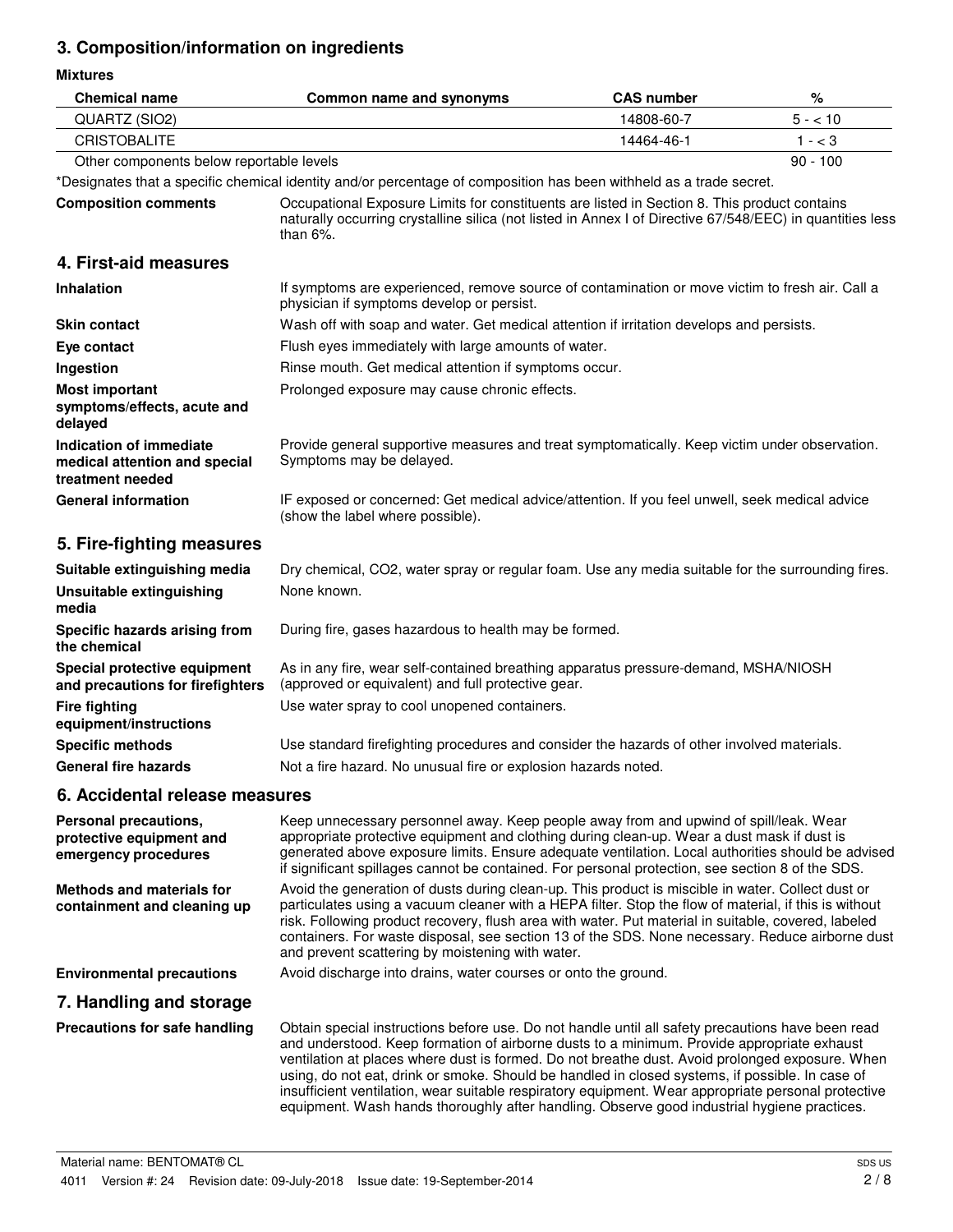Store locked up. No special restrictions on storage with other products. Store in original tightly closed container. No special storage conditions required. Guard against dust accumulation of this material. Keep out of the reach of children. Store away from incompatible materials (see Section 10 of the SDS).

### **8. Exposure controls/personal protection**

#### **Occupational exposure limits**

The following constituents are the only constituents of the product which have a PEL, TLV or other recommended exposure limit. At this time, the other constituents have no known exposure limits.

| <b>Components</b>                           | US. OSHA Table Z-1 Limits for Air Contaminants (29 CFR 1910.1000)<br><b>Type</b>                                                                                                                                                                                                                                                                                                                                                                                                                                                                                                                                                                                                                                                                             | Value                                                                                           | <b>Form</b>          |  |
|---------------------------------------------|--------------------------------------------------------------------------------------------------------------------------------------------------------------------------------------------------------------------------------------------------------------------------------------------------------------------------------------------------------------------------------------------------------------------------------------------------------------------------------------------------------------------------------------------------------------------------------------------------------------------------------------------------------------------------------------------------------------------------------------------------------------|-------------------------------------------------------------------------------------------------|----------------------|--|
| <b>CRISTOBALITE (CAS</b><br>14464-46-1)     | PEL                                                                                                                                                                                                                                                                                                                                                                                                                                                                                                                                                                                                                                                                                                                                                          | $0.05$ mg/m $3$                                                                                 | Respirable dust.     |  |
| QUARTZ (SIO2) (CAS<br>14808-60-7)           | <b>PEL</b>                                                                                                                                                                                                                                                                                                                                                                                                                                                                                                                                                                                                                                                                                                                                                   | $0.05$ mg/m $3$                                                                                 | Respirable dust.     |  |
| US. OSHA Table Z-3 (29 CFR 1910.1000)       |                                                                                                                                                                                                                                                                                                                                                                                                                                                                                                                                                                                                                                                                                                                                                              |                                                                                                 |                      |  |
| <b>Components</b>                           | <b>Type</b>                                                                                                                                                                                                                                                                                                                                                                                                                                                                                                                                                                                                                                                                                                                                                  | Value                                                                                           | <b>Form</b>          |  |
| CRISTOBALITE (CAS<br>14464-46-1)            | <b>TWA</b>                                                                                                                                                                                                                                                                                                                                                                                                                                                                                                                                                                                                                                                                                                                                                   | $0.05$ mg/m $3$                                                                                 | Respirable.          |  |
|                                             |                                                                                                                                                                                                                                                                                                                                                                                                                                                                                                                                                                                                                                                                                                                                                              | 1.2 mppcf                                                                                       | Respirable.          |  |
| QUARTZ (SIO2) (CAS<br>14808-60-7)           | <b>TWA</b>                                                                                                                                                                                                                                                                                                                                                                                                                                                                                                                                                                                                                                                                                                                                                   | $0.1$ mg/m $3$                                                                                  | Respirable.          |  |
|                                             |                                                                                                                                                                                                                                                                                                                                                                                                                                                                                                                                                                                                                                                                                                                                                              | 2.4 mppcf                                                                                       | Respirable.          |  |
| <b>Constituents</b>                         | <b>Type</b>                                                                                                                                                                                                                                                                                                                                                                                                                                                                                                                                                                                                                                                                                                                                                  | Value                                                                                           | <b>Form</b>          |  |
| <b>TRADE SECRET</b>                         | <b>TWA</b>                                                                                                                                                                                                                                                                                                                                                                                                                                                                                                                                                                                                                                                                                                                                                   | $5$ mg/m $3$                                                                                    | Respirable fraction. |  |
|                                             |                                                                                                                                                                                                                                                                                                                                                                                                                                                                                                                                                                                                                                                                                                                                                              | $15 \text{ mg/m}$ 3                                                                             | Total dust.          |  |
|                                             |                                                                                                                                                                                                                                                                                                                                                                                                                                                                                                                                                                                                                                                                                                                                                              | 50 mppcf                                                                                        | Total dust.          |  |
|                                             |                                                                                                                                                                                                                                                                                                                                                                                                                                                                                                                                                                                                                                                                                                                                                              | 15 mppcf                                                                                        | Respirable fraction. |  |
| <b>US. ACGIH Threshold Limit Values</b>     |                                                                                                                                                                                                                                                                                                                                                                                                                                                                                                                                                                                                                                                                                                                                                              |                                                                                                 |                      |  |
| <b>Components</b>                           | <b>Type</b>                                                                                                                                                                                                                                                                                                                                                                                                                                                                                                                                                                                                                                                                                                                                                  | Value                                                                                           | Form                 |  |
| <b>CRISTOBALITE (CAS</b><br>14464-46-1)     | <b>TWA</b>                                                                                                                                                                                                                                                                                                                                                                                                                                                                                                                                                                                                                                                                                                                                                   | $0.025$ mg/m3                                                                                   | Respirable fraction. |  |
| QUARTZ (SIO2) (CAS<br>14808-60-7)           | <b>TWA</b>                                                                                                                                                                                                                                                                                                                                                                                                                                                                                                                                                                                                                                                                                                                                                   | $0.025$ mg/m $3$                                                                                | Respirable fraction. |  |
| US. NIOSH: Pocket Guide to Chemical Hazards |                                                                                                                                                                                                                                                                                                                                                                                                                                                                                                                                                                                                                                                                                                                                                              |                                                                                                 |                      |  |
| <b>Components</b>                           | <b>Type</b>                                                                                                                                                                                                                                                                                                                                                                                                                                                                                                                                                                                                                                                                                                                                                  | Value                                                                                           | Form                 |  |
| <b>CRISTOBALITE (CAS</b><br>14464-46-1)     | <b>TWA</b>                                                                                                                                                                                                                                                                                                                                                                                                                                                                                                                                                                                                                                                                                                                                                   | $0.05$ mg/m $3$                                                                                 | Respirable dust.     |  |
| QUARTZ (SIO2) (CAS<br>14808-60-7)           | <b>TWA</b>                                                                                                                                                                                                                                                                                                                                                                                                                                                                                                                                                                                                                                                                                                                                                   | $0.05$ mg/m $3$                                                                                 | Respirable dust.     |  |
| <b>Biological limit values</b>              | No biological exposure limits noted for the ingredient(s).                                                                                                                                                                                                                                                                                                                                                                                                                                                                                                                                                                                                                                                                                                   |                                                                                                 |                      |  |
| <b>Exposure guidelines</b>                  | should be monitored and controlled.                                                                                                                                                                                                                                                                                                                                                                                                                                                                                                                                                                                                                                                                                                                          | Occupational exposure to nuisance dust (total and respirable) and respirable crystalline silica |                      |  |
| Appropriate engineering<br>controls         | If engineering measures are not sufficient to maintain concentrations of dust particulates below the<br>OEL, suitable respiratory protection must be worn. Good general ventilation (typically 10 air<br>changes per hour) should be used. Ventilation rates should be matched to conditions. If<br>applicable, use process enclosures, local exhaust ventilation, or other engineering controls to<br>maintain airborne levels below recommended exposure limits. If exposure limits have not been<br>established, maintain airborne levels to an acceptable level. If material is ground, cut, or used in<br>any operation which may generate dusts, use appropriate local exhaust ventilation to keep<br>exposures below the recommended exposure limits. |                                                                                                 |                      |  |
|                                             | Individual protection measures, such as personal protective equipment                                                                                                                                                                                                                                                                                                                                                                                                                                                                                                                                                                                                                                                                                        |                                                                                                 |                      |  |
| Eye/face protection                         | Wear dust goggles.                                                                                                                                                                                                                                                                                                                                                                                                                                                                                                                                                                                                                                                                                                                                           |                                                                                                 |                      |  |
| <b>Skin protection</b>                      |                                                                                                                                                                                                                                                                                                                                                                                                                                                                                                                                                                                                                                                                                                                                                              |                                                                                                 |                      |  |
| <b>Hand protection</b>                      | Wear appropriate chemical resistant gloves.                                                                                                                                                                                                                                                                                                                                                                                                                                                                                                                                                                                                                                                                                                                  |                                                                                                 |                      |  |

**Other** Use of an impervious apron is recommended. No special protective equipment required.

Material name: BENTOMAT® CL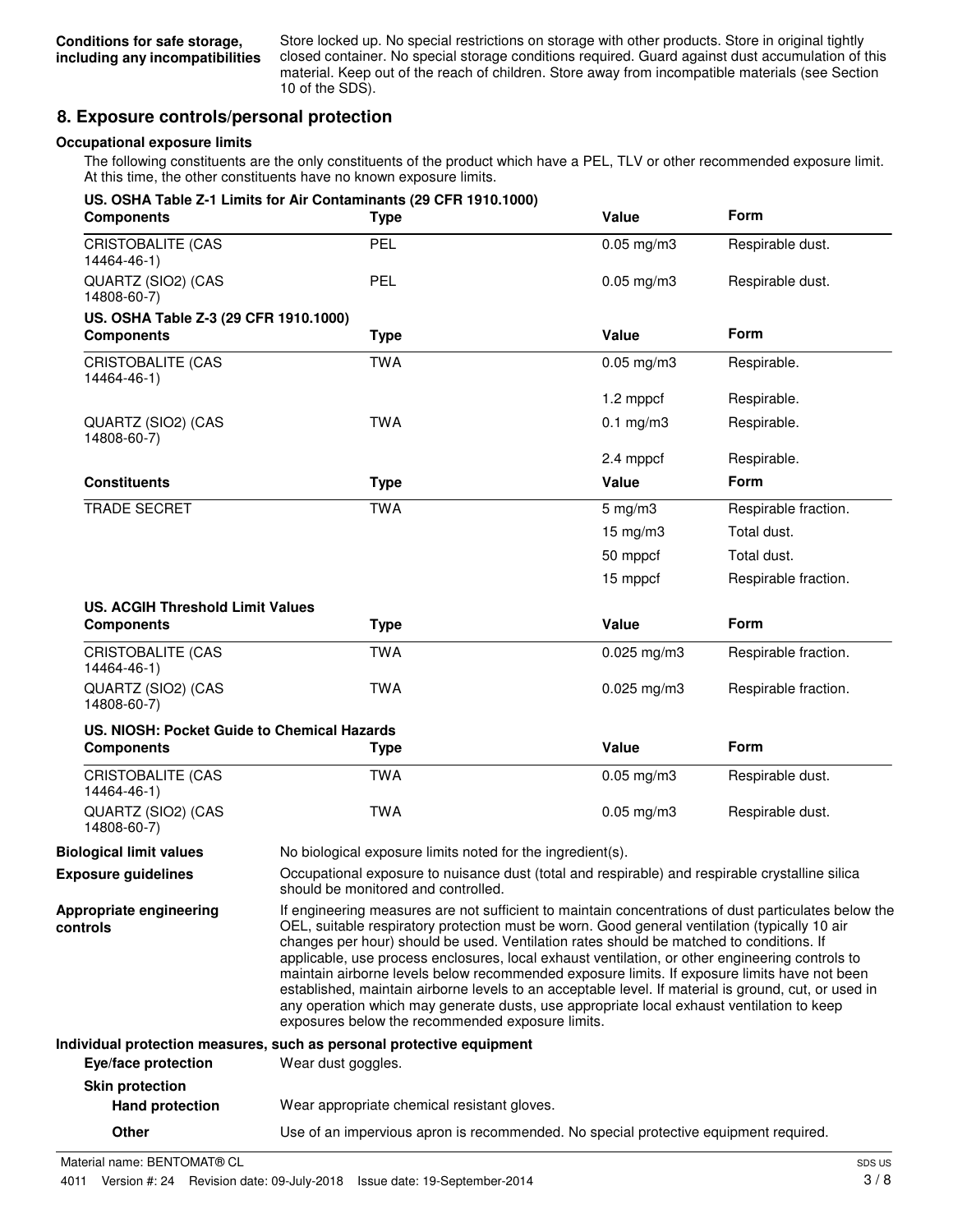| <b>Respiratory protection</b>     | Use a particulate filter respirator for particulate concentrations exceeding the Occupational<br>Exposure Limit.                                                                                                                                                                                                                                                                 |
|-----------------------------------|----------------------------------------------------------------------------------------------------------------------------------------------------------------------------------------------------------------------------------------------------------------------------------------------------------------------------------------------------------------------------------|
| <b>Thermal hazards</b>            | Wear appropriate thermal protective clothing, when necessary.                                                                                                                                                                                                                                                                                                                    |
| General hygiene<br>considerations | Observe any medical surveillance requirements. Always observe good personal hygiene<br>measures, such as washing after handling the material and before eating, drinking, and/or<br>smoking. Routinely wash work clothing and protective equipment to remove contaminants. Eye<br>wash fountain is recommended. Use good industrial hygiene practices in handling this material. |

# **9. Physical and chemical properties**

| <b>Appearance</b>                                 | The product consists of bentonite granules between geotextile layers                          |
|---------------------------------------------------|-----------------------------------------------------------------------------------------------|
| <b>Physical state</b>                             | Solid.                                                                                        |
| <b>Form</b>                                       | Solid. Mat or Fabric                                                                          |
| Color                                             | Various.                                                                                      |
| Odor                                              | None.                                                                                         |
| <b>Odor threshold</b>                             | Not available.                                                                                |
| рH                                                | Not available.                                                                                |
| <b>Melting point/freezing point</b>               | Not available.                                                                                |
| Initial boiling point and boiling<br>range        | Not available.                                                                                |
| <b>Flash point</b>                                | Not flammable                                                                                 |
| <b>Evaporation rate</b>                           | Not available.                                                                                |
| Flammability (solid, gas)                         | Not available.                                                                                |
| Upper/lower flammability or explosive limits      |                                                                                               |
| <b>Flammability limit - lower</b><br>$(\%)$       | Not explosive                                                                                 |
| <b>Flammability limit - upper</b><br>(%)          | Not explosive                                                                                 |
| Explosive limit - lower (%)                       | Not available.                                                                                |
| Explosive limit - upper (%)                       | Not available.                                                                                |
| Vapor pressure                                    | 0.00001 hPa estimated                                                                         |
| Vapor density                                     | Not available.                                                                                |
| <b>Relative density</b>                           | Not available.                                                                                |
| Solubility(ies)                                   |                                                                                               |
| Solubility (water)                                | Negligible                                                                                    |
| <b>Partition coefficient</b><br>(n-octanol/water) | Not available.                                                                                |
| <b>Auto-ignition temperature</b>                  | Not available.                                                                                |
| <b>Decomposition temperature</b>                  | Not available.                                                                                |
| <b>Viscosity</b>                                  | Not available.                                                                                |
| <b>Other information</b>                          |                                                                                               |
| <b>Explosive properties</b>                       | Not explosive.                                                                                |
| <b>Oxidizing properties</b>                       | Not oxidizing.                                                                                |
| <b>Percent volatile</b>                           | 0 % estimated                                                                                 |
| <b>VOC</b>                                        | CARB                                                                                          |
| 10. Stability and reactivity                      |                                                                                               |
| Reactivity                                        | The product is stable and non-reactive under normal conditions of use, storage and transport. |
| <b>Chemical stability</b>                         | Stable at normal conditions.                                                                  |
| <b>Possibility of hazardous</b><br>reactions      | Will not occur.                                                                               |
| <b>Conditions to avoid</b>                        | Contact with incompatible materials.                                                          |
| Incompatible materials                            | Powerful oxidizers. Chlorine. None known.                                                     |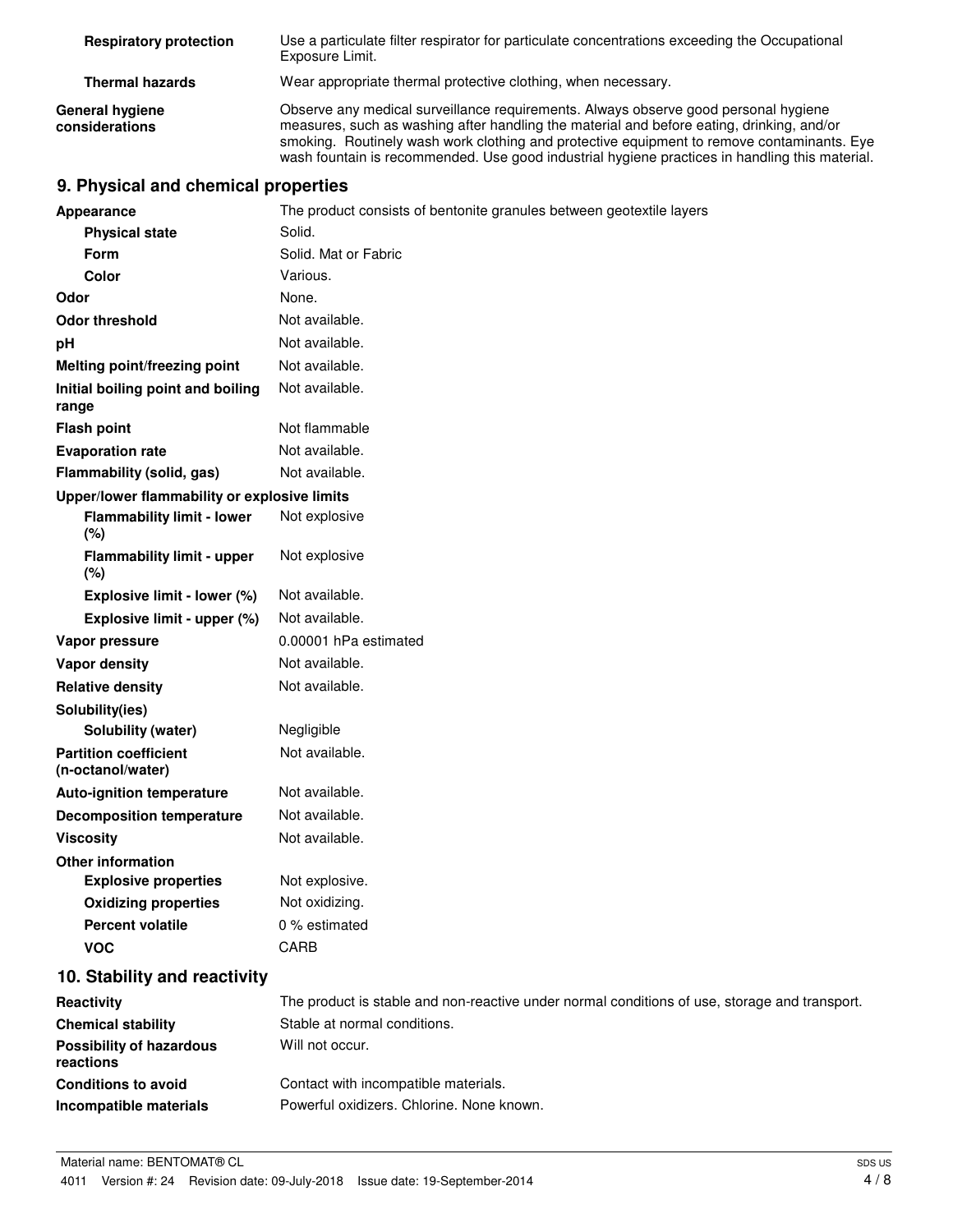## **11. Toxicological information**

#### **Information on likely routes of exposure**

| <b>Inhalation</b>                                                                  | Prolonged inhalation may be harmful.                     |
|------------------------------------------------------------------------------------|----------------------------------------------------------|
| <b>Skin contact</b>                                                                | No adverse effects due to skin contact are expected.     |
| Eye contact                                                                        | Direct contact with eyes may cause temporary irritation. |
| Ingestion                                                                          | Expected to be a low ingestion hazard.                   |
| Symptoms related to the<br>physical, chemical and<br>toxicological characteristics | Direct contact with eyes may cause temporary irritation. |

#### **Information on toxicological effects**

| <b>Acute toxicity</b>                                                                                                             | Not known.                    |                                                                                                                                                                                                                                                                                                                                                                                                                                                                                                                                                                                                                                                                                                                                                                                                                                                                                                                                                                                                                                                                                                                                                                                                                                                                                                                                                                                                                                                                                                                                                                                                    |
|-----------------------------------------------------------------------------------------------------------------------------------|-------------------------------|----------------------------------------------------------------------------------------------------------------------------------------------------------------------------------------------------------------------------------------------------------------------------------------------------------------------------------------------------------------------------------------------------------------------------------------------------------------------------------------------------------------------------------------------------------------------------------------------------------------------------------------------------------------------------------------------------------------------------------------------------------------------------------------------------------------------------------------------------------------------------------------------------------------------------------------------------------------------------------------------------------------------------------------------------------------------------------------------------------------------------------------------------------------------------------------------------------------------------------------------------------------------------------------------------------------------------------------------------------------------------------------------------------------------------------------------------------------------------------------------------------------------------------------------------------------------------------------------------|
| <b>Components</b>                                                                                                                 | <b>Species</b>                | <b>Test Results</b>                                                                                                                                                                                                                                                                                                                                                                                                                                                                                                                                                                                                                                                                                                                                                                                                                                                                                                                                                                                                                                                                                                                                                                                                                                                                                                                                                                                                                                                                                                                                                                                |
| CRISTOBALITE (CAS 14464-46-1)                                                                                                     |                               |                                                                                                                                                                                                                                                                                                                                                                                                                                                                                                                                                                                                                                                                                                                                                                                                                                                                                                                                                                                                                                                                                                                                                                                                                                                                                                                                                                                                                                                                                                                                                                                                    |
| <b>Acute</b>                                                                                                                      |                               |                                                                                                                                                                                                                                                                                                                                                                                                                                                                                                                                                                                                                                                                                                                                                                                                                                                                                                                                                                                                                                                                                                                                                                                                                                                                                                                                                                                                                                                                                                                                                                                                    |
| Oral                                                                                                                              |                               |                                                                                                                                                                                                                                                                                                                                                                                                                                                                                                                                                                                                                                                                                                                                                                                                                                                                                                                                                                                                                                                                                                                                                                                                                                                                                                                                                                                                                                                                                                                                                                                                    |
| LD50                                                                                                                              | Rat                           | > 22500 mg/kg                                                                                                                                                                                                                                                                                                                                                                                                                                                                                                                                                                                                                                                                                                                                                                                                                                                                                                                                                                                                                                                                                                                                                                                                                                                                                                                                                                                                                                                                                                                                                                                      |
| <b>Skin corrosion/irritation</b>                                                                                                  |                               | Prolonged skin contact may cause temporary irritation.                                                                                                                                                                                                                                                                                                                                                                                                                                                                                                                                                                                                                                                                                                                                                                                                                                                                                                                                                                                                                                                                                                                                                                                                                                                                                                                                                                                                                                                                                                                                             |
| Serious eye damage/eye<br>irritation                                                                                              |                               | Mild irritant to eyes (according to the modified Kay & Calandra criteria)                                                                                                                                                                                                                                                                                                                                                                                                                                                                                                                                                                                                                                                                                                                                                                                                                                                                                                                                                                                                                                                                                                                                                                                                                                                                                                                                                                                                                                                                                                                          |
| Respiratory or skin sensitization                                                                                                 |                               |                                                                                                                                                                                                                                                                                                                                                                                                                                                                                                                                                                                                                                                                                                                                                                                                                                                                                                                                                                                                                                                                                                                                                                                                                                                                                                                                                                                                                                                                                                                                                                                                    |
| <b>Respiratory sensitization</b>                                                                                                  | Not a respiratory sensitizer. |                                                                                                                                                                                                                                                                                                                                                                                                                                                                                                                                                                                                                                                                                                                                                                                                                                                                                                                                                                                                                                                                                                                                                                                                                                                                                                                                                                                                                                                                                                                                                                                                    |
| <b>Skin sensitization</b>                                                                                                         | being a skin irritant.        | According to the classification criteria of the European Union, the product is not considered as                                                                                                                                                                                                                                                                                                                                                                                                                                                                                                                                                                                                                                                                                                                                                                                                                                                                                                                                                                                                                                                                                                                                                                                                                                                                                                                                                                                                                                                                                                   |
| Germ cell mutagenicity                                                                                                            | mutagenic or genotoxic.       | No data available to indicate product or any components present at greater than 0.1% are                                                                                                                                                                                                                                                                                                                                                                                                                                                                                                                                                                                                                                                                                                                                                                                                                                                                                                                                                                                                                                                                                                                                                                                                                                                                                                                                                                                                                                                                                                           |
| Carcinogenicity                                                                                                                   |                               | In 1997, IARC (the International Agency for Research on Cancer) concluded that crystalline silica<br>inhaled from occupational sources can cause lung cancer in humans. However in making the<br>overall evaluation, IARC noted that "carcinogenicity was not detected in all industrial<br>circumstances studied. Carcinogenicity may be dependent on inherent characteristics of the<br>crystalline silica or on external factors affecting its biological activity or distribution of its<br>polymorphs." (IARC Monographs on the evaluation of the carcinogenic risks of chemicals to<br>humans, Silica, silicates dust and organic fibres, 1997, Vol. 68, IARC, Lyon, France.) In June<br>2003, SCOEL (the EU Scientific Committee on Occupational Exposure Limits) concluded that the<br>main effect in humans of the inhalation of respirable crystalline silica dust is silicosis. "There is<br>sufficient information to conclude that the relative risk of lung cancer is increased in persons with<br>silicosis (and, apparently, not in employees without silicosis exposed to silica dust in quarries and<br>in the ceramic industry). Therefore, preventing the onset of silicosis will also reduce the cancer<br>risk" (SCOEL SUM Doc 94-final, June 2003) According to the current state of the art, worker<br>protection against silicosis can be consistently assured by respecting the existing regulatory<br>occupational exposure limits. May cause cancer. Occupational exposure to respirable dust and<br>respirable crystalline silica should be monitored and controlled. |
| IARC Monographs. Overall Evaluation of Carcinogenicity                                                                            |                               |                                                                                                                                                                                                                                                                                                                                                                                                                                                                                                                                                                                                                                                                                                                                                                                                                                                                                                                                                                                                                                                                                                                                                                                                                                                                                                                                                                                                                                                                                                                                                                                                    |
| CRISTOBALITE (CAS 14464-46-1)<br>QUARTZ (SIO2) (CAS 14808-60-7)<br>OSHA Specifically Regulated Substances (29 CFR 1910.1001-1052) |                               | 1 Carcinogenic to humans.<br>1 Carcinogenic to humans.                                                                                                                                                                                                                                                                                                                                                                                                                                                                                                                                                                                                                                                                                                                                                                                                                                                                                                                                                                                                                                                                                                                                                                                                                                                                                                                                                                                                                                                                                                                                             |
|                                                                                                                                   |                               |                                                                                                                                                                                                                                                                                                                                                                                                                                                                                                                                                                                                                                                                                                                                                                                                                                                                                                                                                                                                                                                                                                                                                                                                                                                                                                                                                                                                                                                                                                                                                                                                    |
| CRISTOBALITE (CAS 14464-46-1)<br>QUARTZ (SIO2) (CAS 14808-60-7)                                                                   |                               | Cancer<br>Cancer                                                                                                                                                                                                                                                                                                                                                                                                                                                                                                                                                                                                                                                                                                                                                                                                                                                                                                                                                                                                                                                                                                                                                                                                                                                                                                                                                                                                                                                                                                                                                                                   |
| US. National Toxicology Program (NTP) Report on Carcinogens                                                                       |                               |                                                                                                                                                                                                                                                                                                                                                                                                                                                                                                                                                                                                                                                                                                                                                                                                                                                                                                                                                                                                                                                                                                                                                                                                                                                                                                                                                                                                                                                                                                                                                                                                    |
| CRISTOBALITE (CAS 14464-46-1)                                                                                                     |                               | Known To Be Human Carcinogen.<br>Reasonably Anticipated to be a Human Carcinogen.                                                                                                                                                                                                                                                                                                                                                                                                                                                                                                                                                                                                                                                                                                                                                                                                                                                                                                                                                                                                                                                                                                                                                                                                                                                                                                                                                                                                                                                                                                                  |
| QUARTZ (SIO2) (CAS 14808-60-7)                                                                                                    |                               | Known To Be Human Carcinogen.                                                                                                                                                                                                                                                                                                                                                                                                                                                                                                                                                                                                                                                                                                                                                                                                                                                                                                                                                                                                                                                                                                                                                                                                                                                                                                                                                                                                                                                                                                                                                                      |
| <b>Reproductive toxicity</b>                                                                                                      |                               | This product is not expected to cause reproductive or developmental effects.                                                                                                                                                                                                                                                                                                                                                                                                                                                                                                                                                                                                                                                                                                                                                                                                                                                                                                                                                                                                                                                                                                                                                                                                                                                                                                                                                                                                                                                                                                                       |
| Specific target organ toxicity -<br>single exposure                                                                               | Not classified.               |                                                                                                                                                                                                                                                                                                                                                                                                                                                                                                                                                                                                                                                                                                                                                                                                                                                                                                                                                                                                                                                                                                                                                                                                                                                                                                                                                                                                                                                                                                                                                                                                    |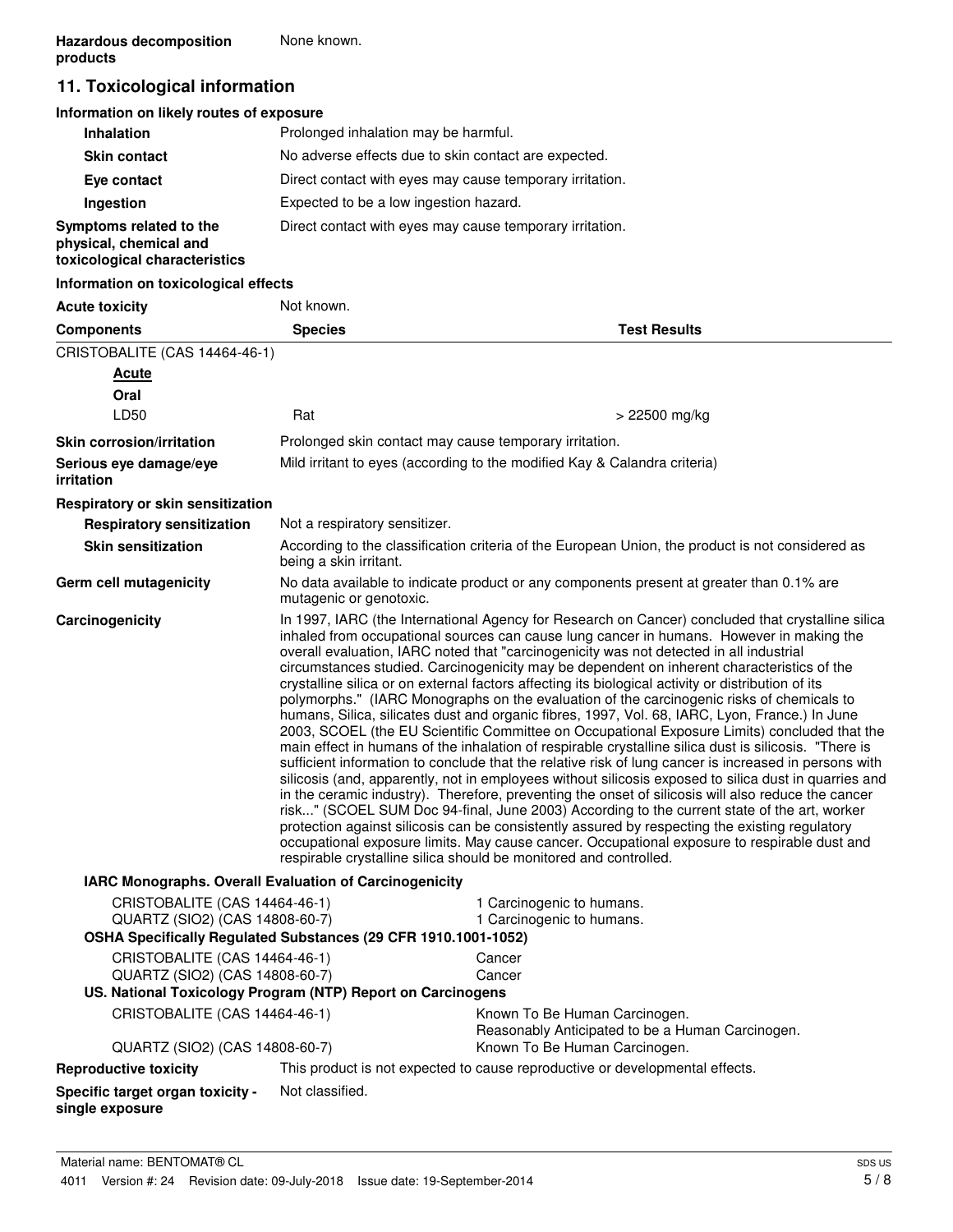**Specific target organ toxicity repeated exposure**

Causes damage to organs through prolonged or repeated exposure.

**Aspiration hazard** Not an aspiration hazard.

**Chronic effects** In 1997, IARC (the International Agency for Research on Cancer) concluded that crystalline silica inhaled from occupational sources can cause lung cancer in humans. However in making the overall evaluation, IARC noted that "carcinogenicity was not detected in all industrial circumstances studied. Carcinogenicity may be dependent on inherent characteristics of the crystalline silica or on external factors affecting its biological activity or distribution of its polymorphs." (IARC Monographs on the evaluation of the carcinogenic risks of chemicals to humans, Silica, silicates dust and organic fibres, 1997, Vol. 68, IARC, Lyon, France.)

> In June 2003, SCOEL (the EU Scientific Committee on Occupational Exposure Limits) concluded that the main effect in humans of the inhalation of respirable crystalline silica dust is silicosis. "There is sufficient information to conclude that the relative risk of lung cancer is increased in persons with silicosis (and, apparently, not in employees without silicosis exposed to silica dust in quarries and in the ceramic industry). Therefore, preventing the onset of silicosis will also reduce the cancer risk..." (SCOEL SUM Doc 94-final, June 2003)

> According to the current state of the art, worker protection against silicosis can be consistently assured by respecting the existing regulatory occupational exposure limits. Causes damage to organs through prolonged or repeated exposure. Prolonged inhalation may be harmful. Prolonged exposure may cause chronic effects. Some of the components of this product are hazardous in the respirable form. However, because of the physical nature of this product, dust generation is not expected.

### **12. Ecological information**

| <b>Ecotoxicity</b>               | The product is not expected to be hazardous to the environment. This product is not expected to<br>produce significant ecotoxicity upon exposure to aquatic organisms and aquatic systems. |
|----------------------------------|--------------------------------------------------------------------------------------------------------------------------------------------------------------------------------------------|
| Persistence and degradability    | No data is available on the degradability of this product.                                                                                                                                 |
| <b>Bioaccumulative potential</b> | No data available.                                                                                                                                                                         |
| Mobility in soil                 | No data available.                                                                                                                                                                         |
| Other adverse effects            | No other adverse environmental effects (e.g. ozone depletion, photochemical ozone creation<br>potential, endocrine disruption, global warming potential) are expected from this component. |

#### **13. Disposal considerations**

| <b>Disposal instructions</b>             | Collect and reclaim or dispose in sealed containers at licensed waste disposal site. Dispose of<br>contents/container in accordance with local/regional/national/international regulations. Material<br>should be recycled if possible. |
|------------------------------------------|-----------------------------------------------------------------------------------------------------------------------------------------------------------------------------------------------------------------------------------------|
| Local disposal regulations               | Dispose in accordance with all applicable regulations.                                                                                                                                                                                  |
| Hazardous waste code                     | The waste code should be assigned in discussion between the user, the producer and the waste<br>disposal company.                                                                                                                       |
| Waste from residues / unused<br>products | Dispose of in accordance with local regulations. Empty containers or liners may retain some<br>product residues. This material and its container must be disposed of in a safe manner (see:<br>Disposal instructions).                  |
| <b>Contaminated packaging</b>            | Since emptied containers may retain product residue, follow label warnings even after container is<br>emptied. Empty containers should be taken to an approved waste handling site for recycling or<br>disposal.                        |

#### **14. Transport information**

#### **DOT**

Not regulated as dangerous goods.

#### **IATA**

Not regulated as dangerous goods.

#### **IMDG**

Not regulated as dangerous goods.

**Transport in bulk according to** Not applicable. **Annex II of MARPOL 73/78 and the IBC Code**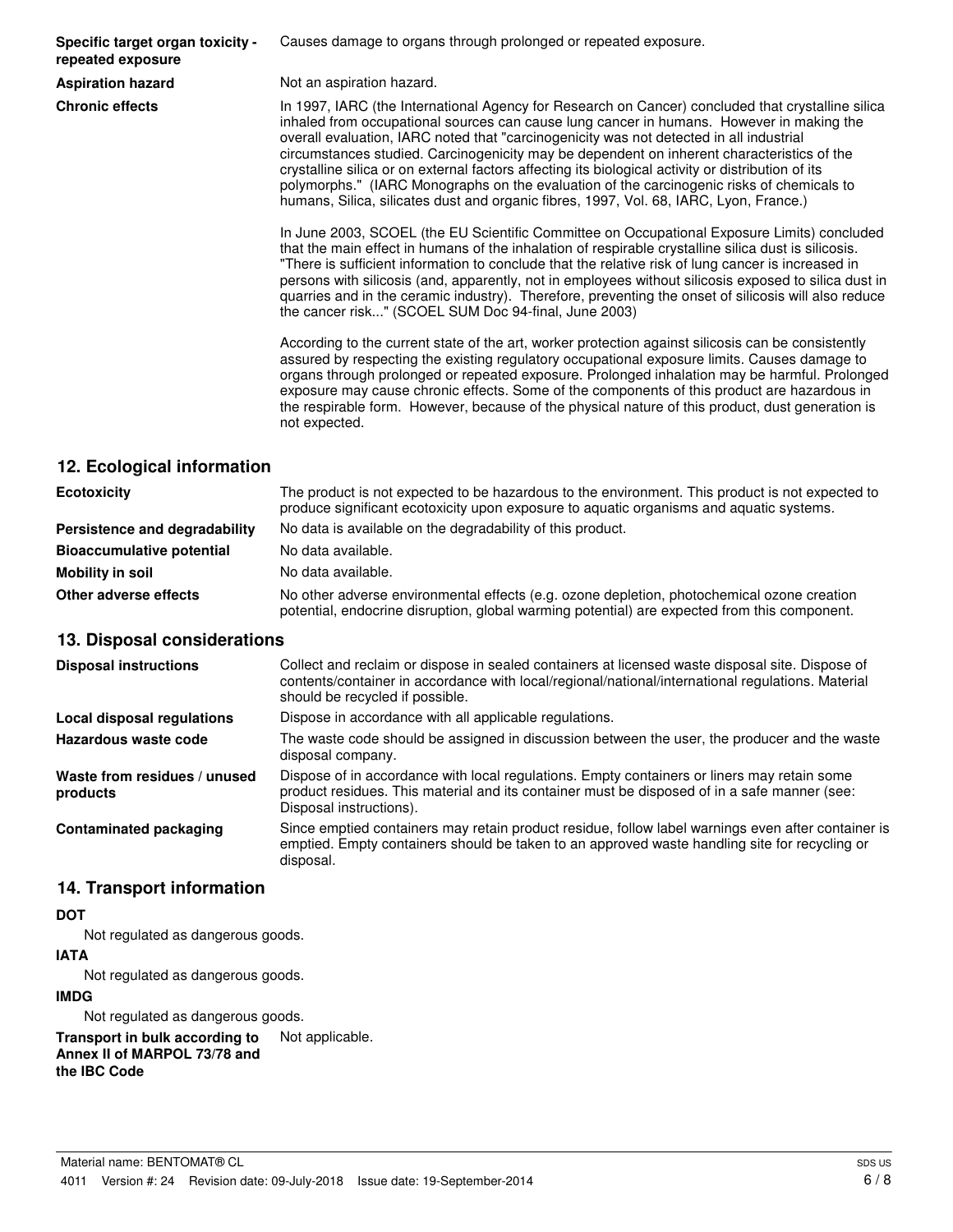**15. Regulatory information** OSHA Process Safety Standard: This material is not known to be hazardous by the OSHA Highly Hazardous Process Safety Standard, 29 CFR 1910.119. This product is a "Hazardous Chemical" as defined by the OSHA Hazard Communication Standard, 29 CFR 1910.1200. **US federal regulations Toxic Substances Control Act (TSCA) TSCA Section 12(b) Export Notification (40 CFR 707, Subpt. D)** Not regulated. **CERCLA Hazardous Substance List (40 CFR 302.4)** Not listed. **SARA 304 Emergency release notification** Not regulated. **OSHA Specifically Regulated Substances (29 CFR 1910.1001-1052)** CRISTOBALITE (CAS 14464-46-1) Cancer QUARTZ (SIO2) (CAS 14808-60-7) Cancer CRISTOBALITE (CAS 14464-46-1) lung effects QUARTZ (SIO2) (CAS 14808-60-7) lung effects CRISTOBALITE (CAS 14464-46-1) immune system effects QUARTZ (SIO2) (CAS 14808-60-7) immune system effects CRISTOBALITE (CAS 14464-46-1) kidney effects QUARTZ (SIO2) (CAS 14808-60-7) kidney effects **SARA 302 Extremely hazardous substance Superfund Amendments and Reauthorization Act of 1986 (SARA)** Not listed. **SARA 311/312 Hazardous** No (Exempt) **chemical SARA 313 (TRI reporting)**

Not regulated.

#### **Other federal regulations**

#### **Clean Air Act (CAA) Section 112 Hazardous Air Pollutants (HAPs) List**

Not regulated.

#### **Clean Air Act (CAA) Section 112(r) Accidental Release Prevention (40 CFR 68.130)**

Not regulated.

**Safe Drinking Water Act** Contains component(s) regulated under the Safe Drinking Water Act.

| (SDWA)                      |  |
|-----------------------------|--|
| <b>Food and Drug</b>        |  |
| <b>Administration (FDA)</b> |  |

Total food additive Indirect food additive GRAS food additive

**US state regulations** WARNING: This product contains a chemical known to the State of California to cause cancer.

**California Proposition 65**



WARNING: This product can expose you to QUARTZ (SIO2), which is known to the State of California to cause cancer. For more information go to www.P65Warnings.ca.gov.

#### **California Proposition 65 - CRT: Listed date/Carcinogenic substance**

QUARTZ (SIO2) (CAS 14808-60-7) Listed: October 1, 1988 **US. California. Candidate Chemicals List. Safer Consumer Products Regulations (Cal. Code Regs, tit. 22, 69502.3, subd. (a))**

CRISTOBALITE (CAS 14464-46-1) QUARTZ (SIO2) (CAS 14808-60-7)

#### **International Inventories**

| Country(s) or region | Inventory name                                             | On inventory (yes/no)* |
|----------------------|------------------------------------------------------------|------------------------|
| Australia            | Australian Inventory of Chemical Substances (AICS)         | Yes                    |
| Canada               | Domestic Substances List (DSL)                             | Yes                    |
| Canada               | Non-Domestic Substances List (NDSL)                        | No                     |
| China                | Inventory of Existing Chemical Substances in China (IECSC) | Yes                    |